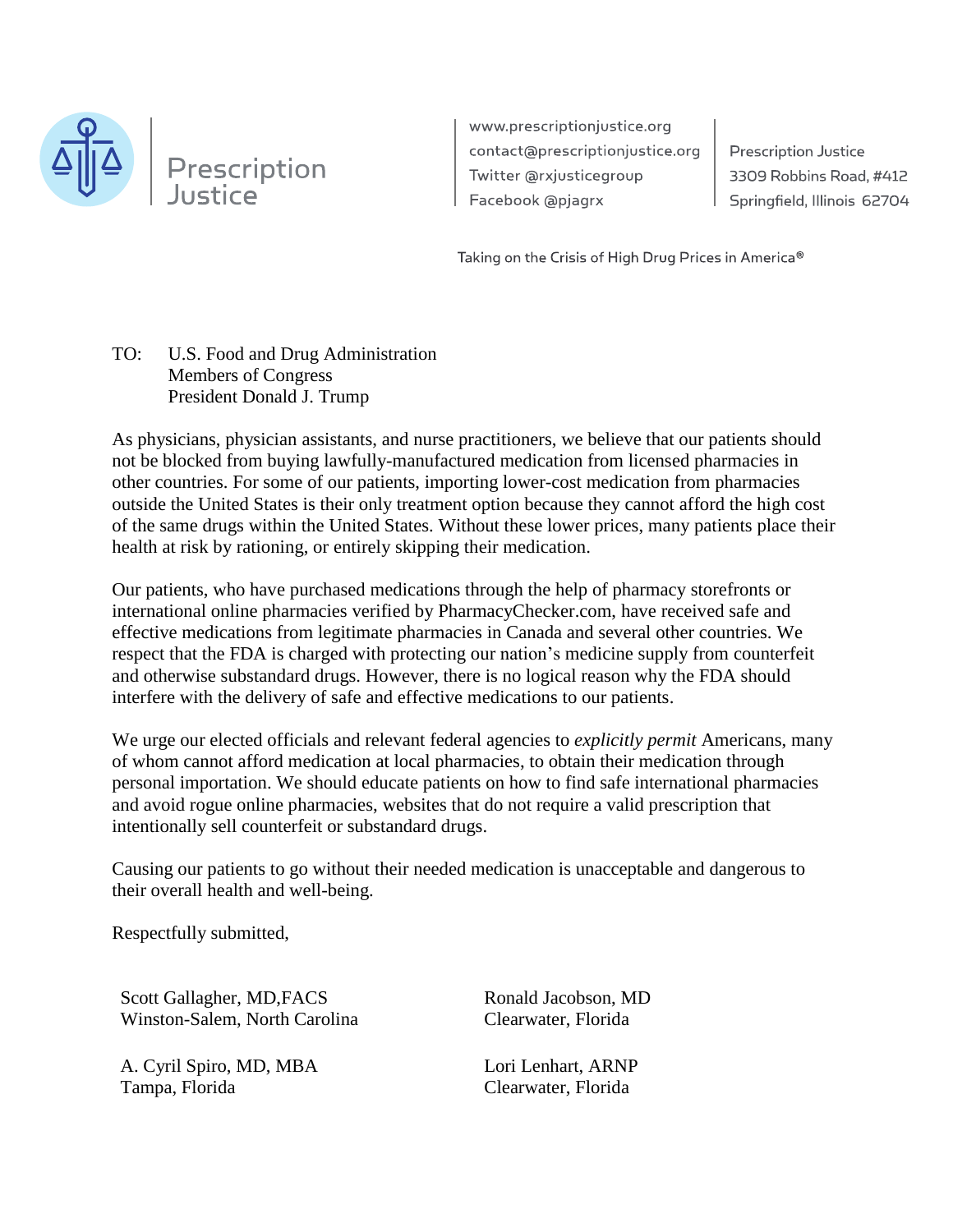Elliott Silkowski, RPh Wilkes-Barre, Pennsylvania

Michael Steighner, CRNA Tampa, Florida

Harry Blackstone, DO Zephyrhills, Florida

John Downs, MD Dunnellon, Florida

Natali Lilburn, MD Clearwater, Florida

Roland McKendree, ARNP Zephyrhills, Florida

Barrie McCrimmon, NP-C Dade City, Florida

Marissa Nagy, PA Dade City, Florida

Mark Roque, ARNP Dade City, Florida

Paul Chakola, MD Zephyrhills, Florida

Joseph Nystrom, MD Dade City, Florida

Julie Vining, ARNP Zephyrhills, Florida

Juan Cevallos, MD Zephyrhills, Florida

Fernando Morales, MD Zephyrhills, Florida

Eric Leiendecker, MD Madison, Wisconsin

Michael White, DO Clearwater, Florida

Christopher Bucciarelli, MD Clearwater, Florida

Caleb Germeroth, ARNP St. Petersburg, Florida

Connie May, ARNP St. Petersburg, Florida

Andrea Apple, DO St. Petersburg, Florida

Abigail Blackman, MD St. Petersburg, Florida

Beth Girgis, MD St. Petersburg, Florida

Maribel Hawkins, DO St. Petersburg, Florida

Jason Manzella, DO St. Petersburg, Florida

Jennifer Fredericks, MD, PhD St. Petersburg, Florida

Lindsay Armstrong, PA-C St. Petersburg, Florida

Michael Hudack, ARNP St. Petersburg, Florida

Jennifer Crews, PA-C St. Petersburg, Florida

Taylor Smith, MD St. Petersburg, Florida

Sunshine Conger, ARNP St. Petersburg, Florida